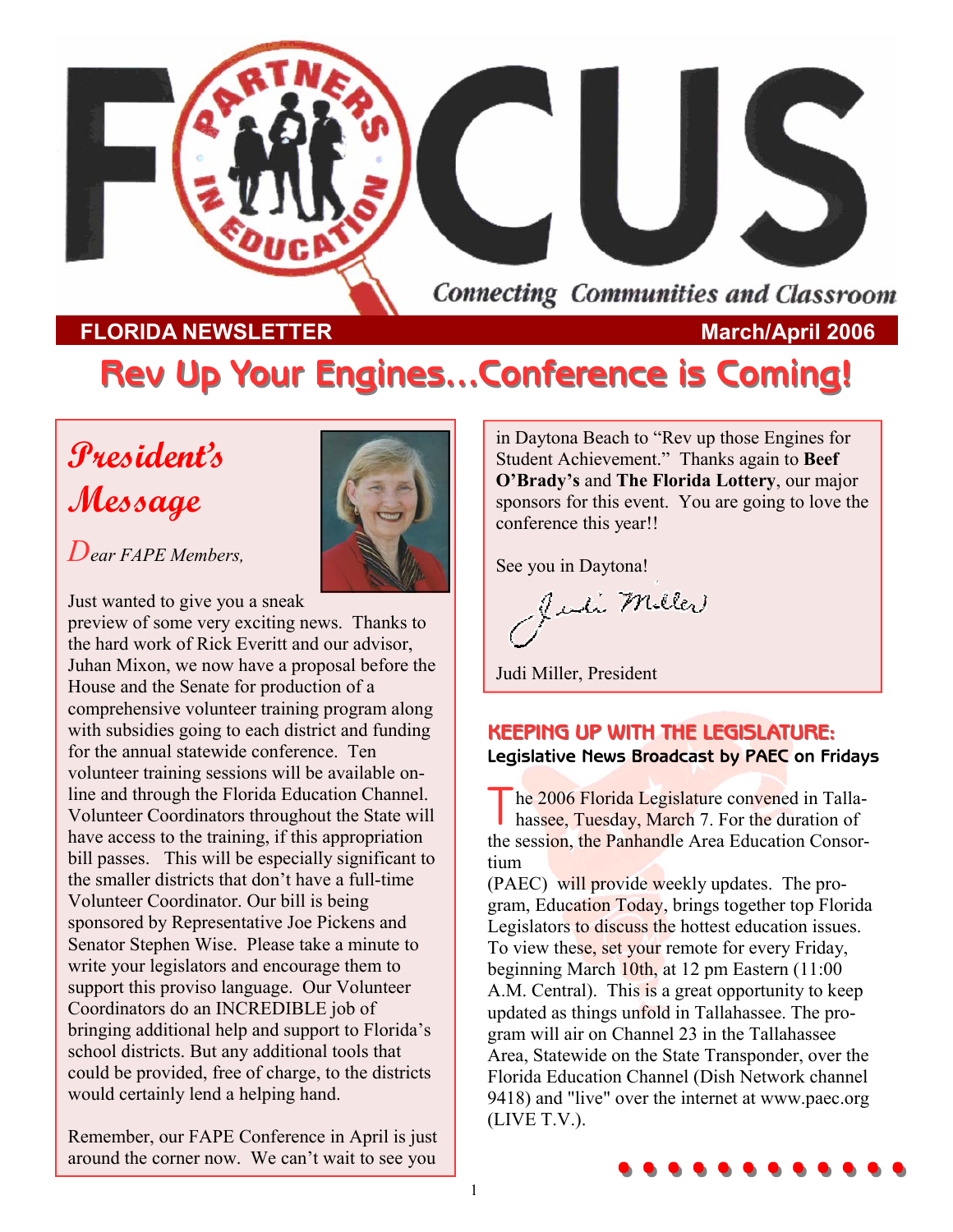# **THE BOOK CORNER THE BOOK CORNER**

Provided by the Office of School Improvement, Florida Department of Education.

he Florida Department of Education regularly distributes websites and summaries of books and articles. These are often related to the involvement of families and community in the academic achievement of students. They are research based and provide opportunities for accountability as you write and speak at your school, civic and business meetings. In this "Book Corner" you will find one of the latest releases and some useful websites providing resources for parent involvement programs.

### **THE CRISIS IN CHILD-REARING**

In his 2004 book *"Family Matters,"* author-educator Rob Evans proposed that the real crisis facing our society is not a crisis of the educational system, but a crisis in the way our society as whole supports and raises children. By the time most children graduate from high school, Evans says, they will only have spent about 10 percent of their lives in school. *"What has deteriorated most over 30 years is not the skills of our teachers but the lives of our students,"*  Evans wrote in this "Education Week" commentary. *"The symptoms of the crisis -- a continuing deterioration in the academic achievement, work ethic, and civility of many of our young people -- appear vividly at school, but they begin well before it and extend well beyond it."* Evans is less interested in moving the blame for education's problems from schools to families than he is in making a case for new approaches to the school-home relationship*. http://snipurl.com/FamilyMatters*

### **TOOLS FOR PARENTS AND COMMUNITY MEMBERS**

- *Parent and Community Newsletter*
- *http://www2.edtrust.org/NR/rdonlyres/2A638B5B-24C2-44A9-96A2- 8F5890AEDA7F/0/CommNewsWint2005.pdf*
- *Parent and Community Data Guide*
- *http://www2.edtrust.org/edtrust/images/dataguidefinal .pdf*
- *African-American Parent Guide*
- *http://www2.edtrust.org/NR/rdonlyres/CC939171- B668-4FEC-819E-94E58757CC2D/0/AfricanAmericanParentGuide.pdf*
- *Latino Parent Guide*
- *http://www2.edtrust.org/NR/rdonlyres/1213B912- 0419-4504-8D7E-414106C22D5C/0/imprvgeduLatino.pdf*
- *Guía Para Padres Latinos http://www2.edtrust.org/NR/rdonlyres/CCF44357- B41F-4483-BB57- D2F3D25565B9/0/imprvgeduLatino\_Espanolfull.pdf*

# **CALLING ALL FAPE MEMBERS CALLING ALL FAPE MEMBERS**

 $\blacksquare$  pecial events are scheduled FOR MEMBERS ONLY at the Annual FAPE Conference. Meeting locations will be announced on site. The agenda and other information will be sent to you prior to the meeting. For other detailed information, contact Pam Lastowski, FAPE Executive Director, pamlastowski@comcast.net **REMEM-BER TO BRING HAND-OUTS TO SHARE AT GIVE AND TAKE.**

#### **WHAT: FAPE ANNUAL MEETING**

**WHEN:** April 19, 2006 from 10 A.M. to 11 A.M. **WHERE:** Hilton Daytona Beach Oceanwalk

**DESCRIPTION OF EVENT:** This annual get-together is an opportunity for members to renew old friendships and make new friends; tend to association business and network in regional groups. Nominees for new board positions are Rick Everitt, Washington, Vice President; Pat Lancaster, Citrus, secretary and Connie Wotten, Broward, treasurer. A by-law change giving the president elect financial authority in an emergency is being proposed. For more detail on these, refer to your November/December Newsletter. You can access both the newsletter and by-laws at www.flpie.net

#### **WHAT: GIVE AND TAKE**

**WHEN:** April 19, 4:45 P.M. to 5:45 P.M **WHERE:** Hilton Daytona Beach Oceanwalk **DESCRIPTION OF EVENT:** This open house will provide a forum for members to meet, greet and swap materials. Refreshments will be served. Admission is by your FAPE member conference ribbon. If you are joining or renewing, just prior to conference, your new card will be in your conference packet. If you have lost your card, see Pam at the FAPE Table set up in the exhibit hall. She will make you a duplicate.

# **Become a FAPE Member! Become a FAPE Member!**

**…………**

Individual membership: \$25. Institutional membership (10 members): \$200 Visit www.flpie.net or contact Pam Lastowski: 850-514-FAPE (3273) pamlastowski@comcast.net.

### **Have you visited www.flpie.net?**

# **Register for conference now! Register for conference now! April 19 April 19-21**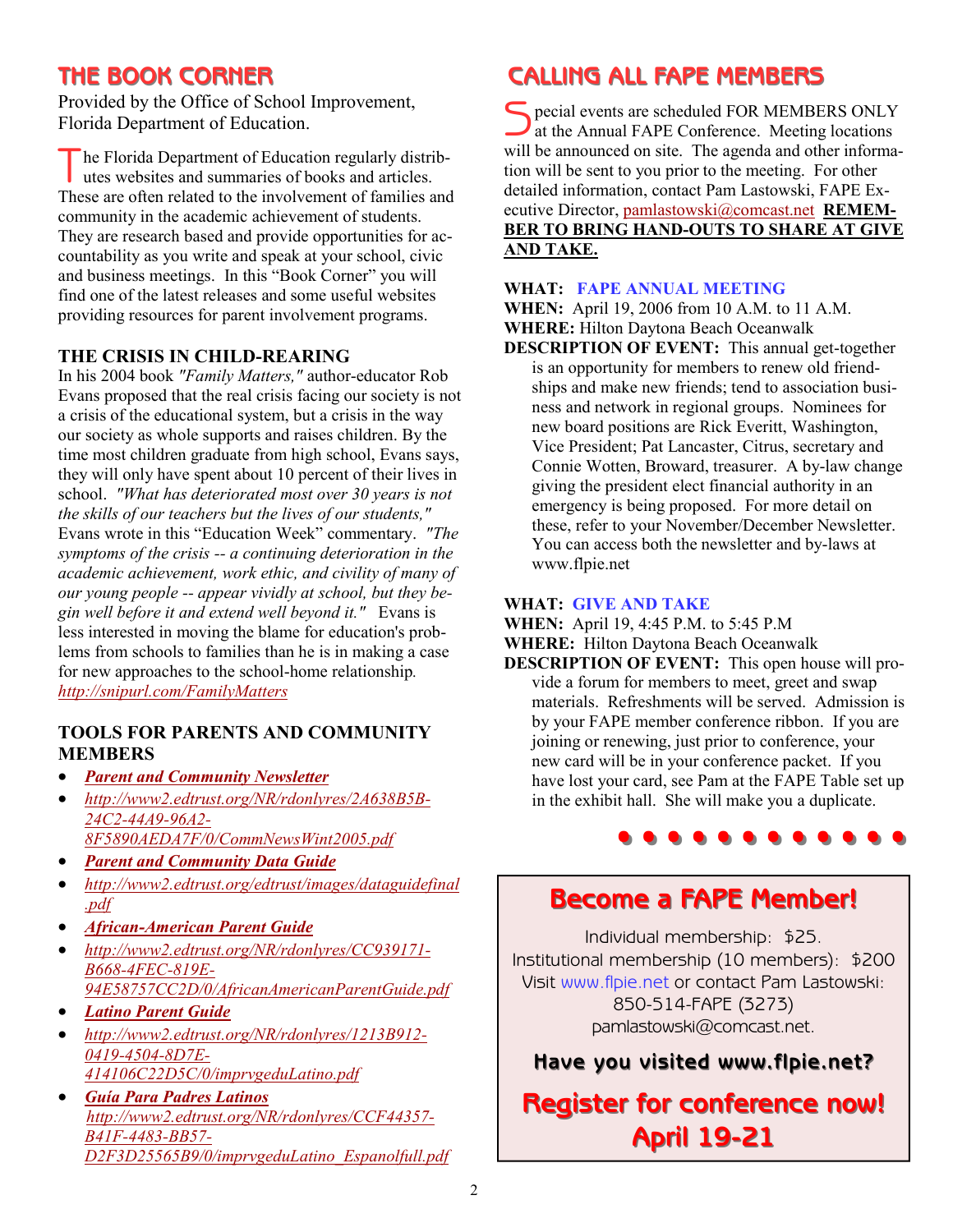